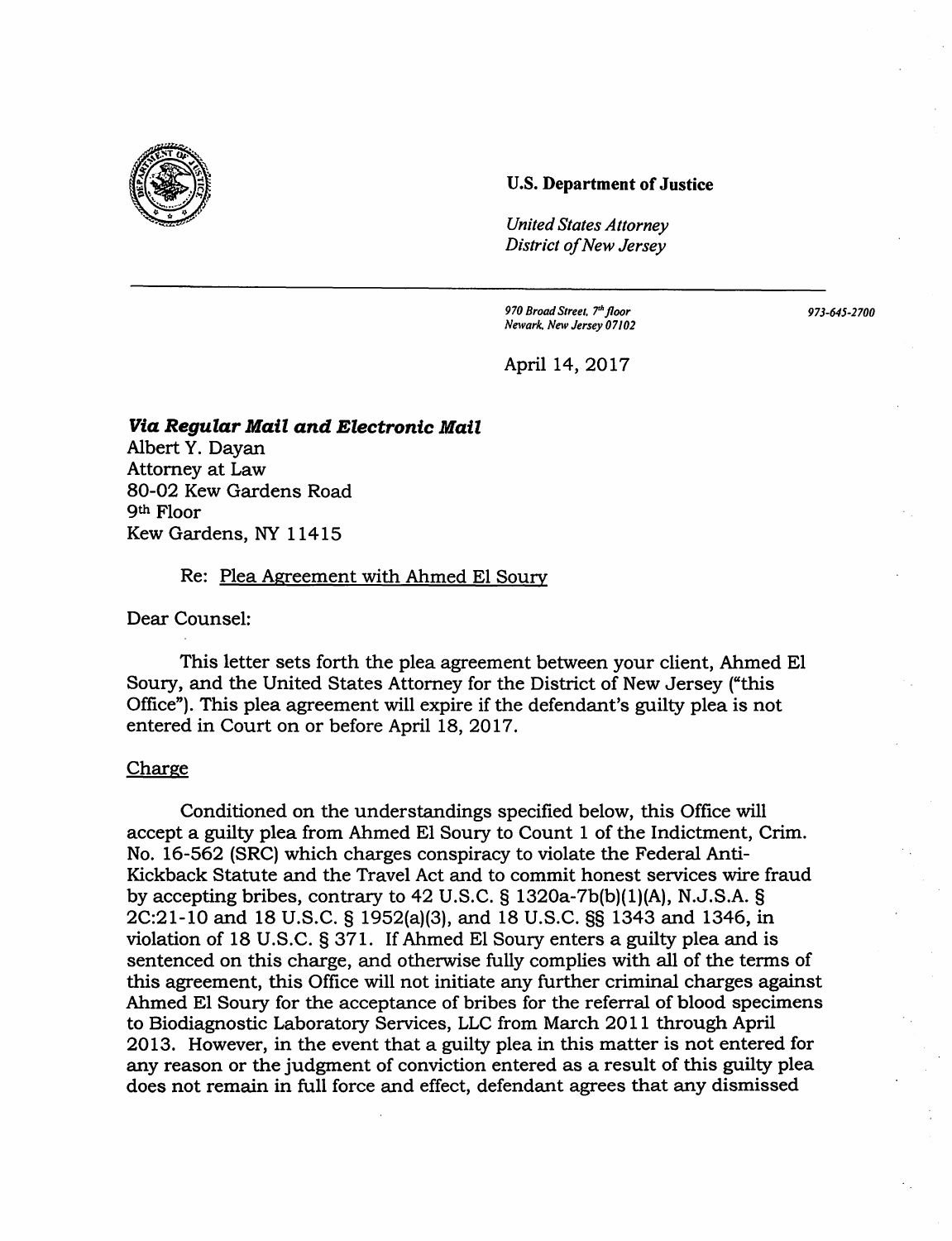charges and any other charges that are not time-barred by the applicable statute of limitations on the date this agreement is signed by Ahmed El Soury may be commenced against him, notwithstanding the expiration of the limitations period after Ahmed El Soury signs the agreement.

### Sentencing

The violation of 18 U.S.C. § 371 to which Ahmed El Soury agrees to plead guilty carries a statutory maximum prison sentence of five years and a statutory maximum fine equal to the greatest of: (1) \$250,000; (2) twice the gross amount of any pecuniary gain that any persons derived from the offense; or (3) twice the gross amount of any pecuniary loss sustained by any victims of the offense.

Fines imposed by the sentencing judge may be subject to the payment of interest.

The sentence to be imposed upon Ahmed El Soury is within the sole discretion of the sentencing judge, subject to the provisions of the Sentencing Reform Act, 18 U.S.C. § 3551-3742, and the sentencing judge's consideration of the United States Sentencing Guidelines. The United States Sentencing Guidelines are advisory, not mandatory. The sentencing judge may impose any reasonable sentence up to and including the statutory maximum term of imprisonment and the maximum statutory fine. This Office cannot and does not make any representation or promise as to what guideline range may be found by the sentencing judge, or as to what sentence Ahmed El Soury ultimately will receive.

Further, in addition to imposing any other penalty on Ahmed El Soury, the sentencing judge: ( 1) will order Ahmed El Soury to pay an assessment of \$100 pursuant to 18 U.S.C. § 3013, which assessment must be paid by the date of sentencing; (2) may order Ahmed El Soury to pay restitution pursuant to 18 U.S.C. § 3663 et seq., 18 U.S.C. § 3563(b)(2), or 18 U.S.C. § 3583(d); (3) may order Ahmed El Soury, pursuant to 18 U.S.C. § 3555, to give notice to any victims of his offense; (4) must order forfeiture, pursuant to 18 U.S.C. § 981(a)(l)(C), 21 U.S.C. § 853, and 28 U.S.C. § 2461; and (5) pursuant to 18 U.S.C. § 3583, may require Ahmed El Soury to serve a term of supervised release of not more than three years, which will begin at the expiration of any term of imprisonment imposed. Should Ahmed El Soury be placed on a term of supervised release and subsequently violate any of the conditions of supervised release before the expiration of its term, Ahmed El Soury may be sentenced to not more than two years' imprisonment in addition to any prison term previously imposed, regardless of the statutory maximum term of imprisonment set forth above and without credit for time previously served on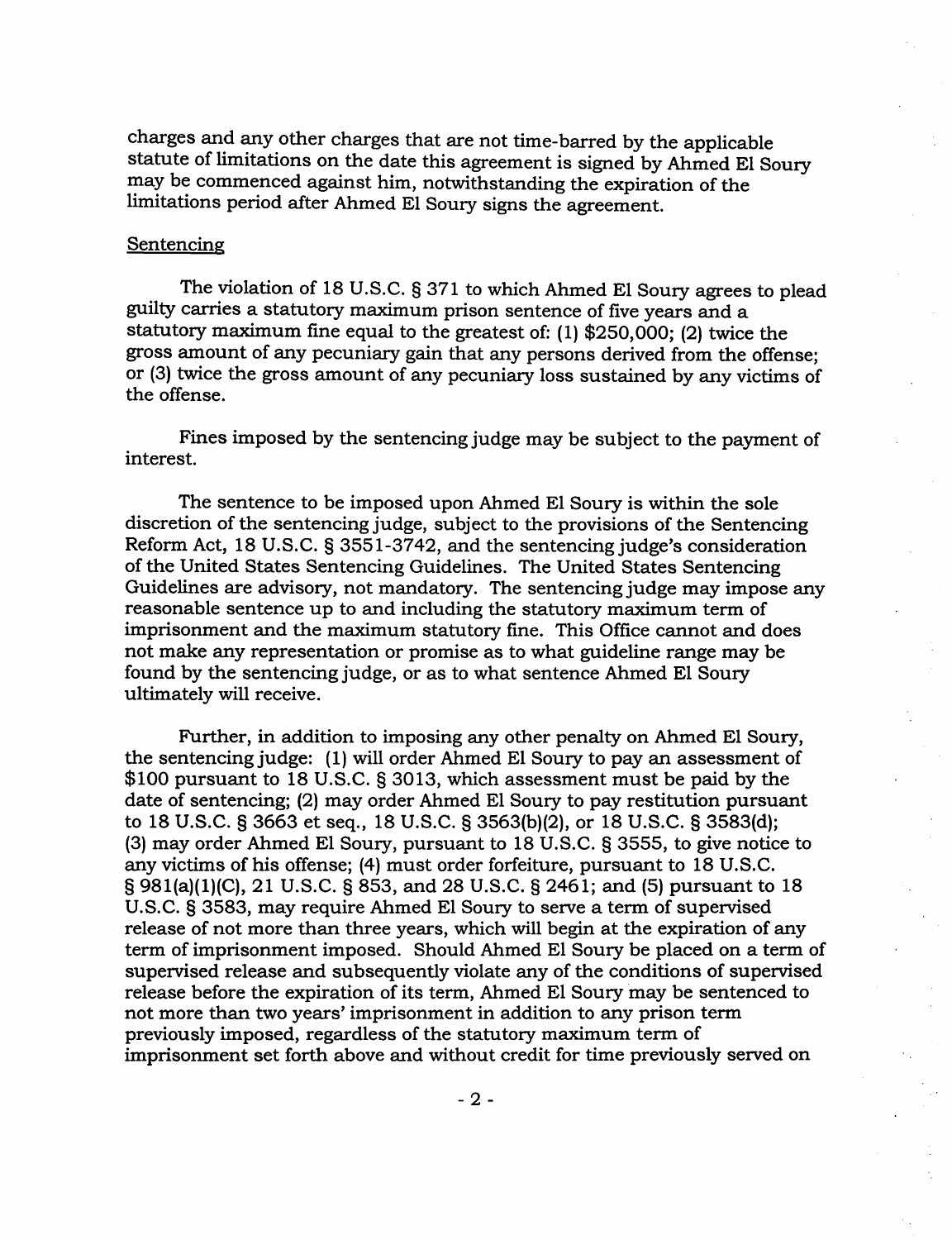post-release supervision, and may be sentenced to an additional term of supervised release.

# Rights of This Office Regarding Sentencing

Except as otherwise provided in this agreement, this Office reserves its right to take any position with respect to the appropriate sentence to be imposed on Ahmed El Soury by the sentencing judge, to correct any misstatements relating to the sentencing proceedings, and to provide the sentencing judge and the United States Probation Office all law and information relevant to sentencing, favorable or otherwise. In addition, this Office may inform the sentencing judge and the United States Probation Office of: (1) this agreement; and (2) the full nature and extent of Ahmed El Soury's activities and relevant conduct with respect to this case.

#### **Stipulations**

This Office and Ahmed El Soury agree to stipulate at sentencing to the statements set forth in the attached Schedule A, which hereby is made a part of this plea agreement. This agreement to stipulate, however, cannot and does not bind the sentencing judge, who may make independent factual findings and may reject any or all of the stipulations entered into by the parties. To the extent that the parties do not stipulate to a particular fact or legal conclusion, each reserves the right to argue the existence of and the effect of any such fact or conclusion upon the sentence. Moreover, this agreement to stipulate on the part of this Office is based on the information and evidence that this Office possesses as of the date of this agreement. Thus, if this Office obtains or receives additional evidence or information prior to sentencing that it determines to be credible and to be materially in conflict with any stipulation in the attached Schedule A, this Office shall not be bound by any such stipulation. A determination that any stipulation is not binding shall not release either this Office or Ahmed El Soury from any other portion of this agreement, including any other stipulation. If the sentencing court rejects a stipulation, both parties reserve the right to argue on appeal or at postsentencing proceedings that the sentencing court was within its discretion and authority to do so. These stipulations do not restrict this Office's right to respond to questions from the Court and to correct misinformation that has been provided to the Court.

#### Waiver of Appeal and Post-Sentencing Rights

As set forth in Schedule A, this Office and Ahmed El Soury waive certain rights to file an appeal, collateral attack, writ, or motion after sentencing,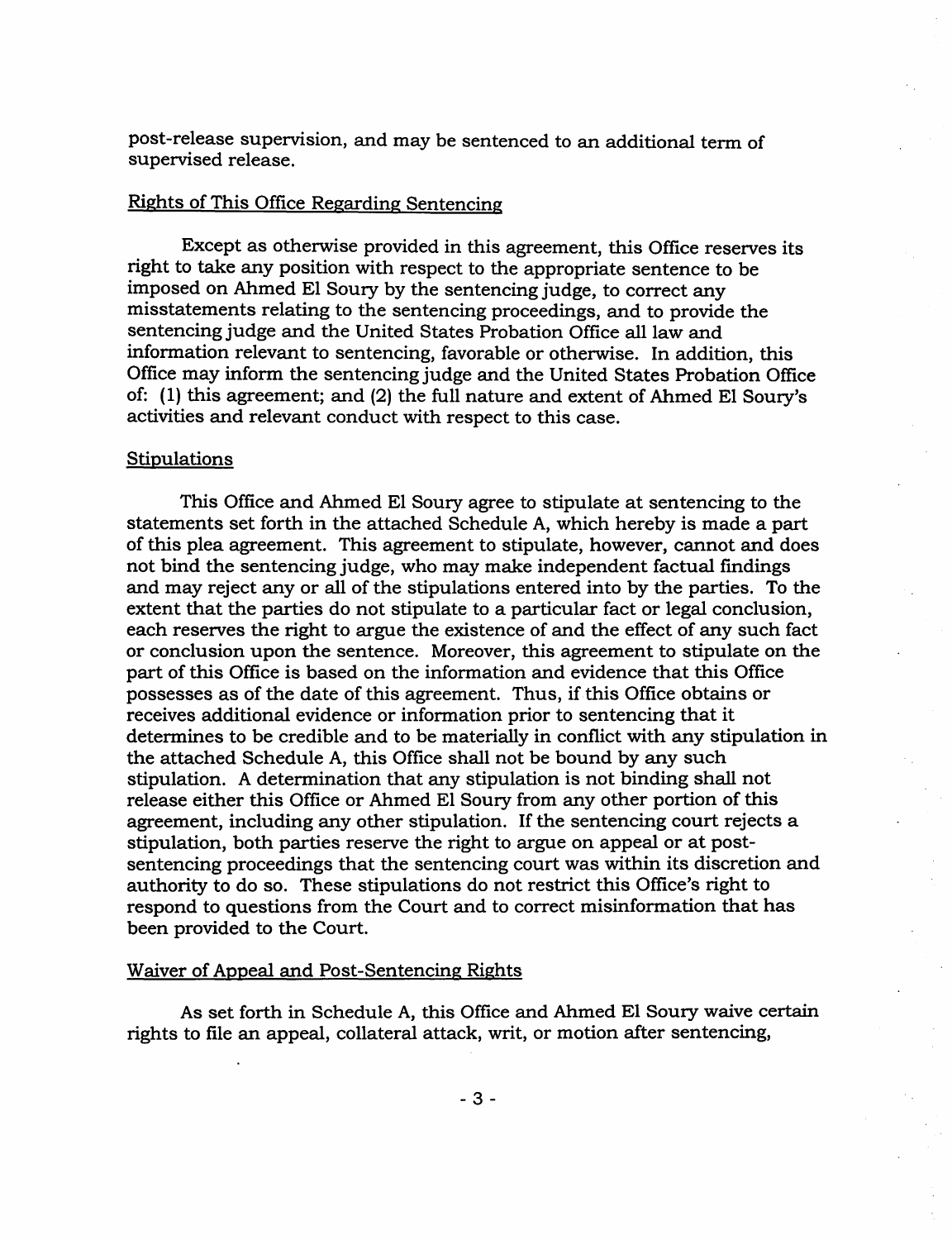including but not limited to an appeal under 18 U.S.C. § 3742 or a motion under 28 U.S.C. § 2255.

## Forfeiture

As part of his acceptance of responsibility, Ahmed El Soury admits the forfeiture allegations of the Indictment and agrees to forfeit to the United States, pursuant to 18 U.S.C. §§ 981(a)(l)(C), 21 U.S.C. § 853 and 28 U.S.C. § 2461(c), all property, real and personal, that constitutes or is derived from proceeds traceable to the violation of 18 U.S.C. § 1952(a)(3) as charged in the Information, including but not limited to a sum of money equal to \$66, 730, and all property traceable to such property, for a total money judgment of \$66,730 (the "Money Judgment"). On or before the date he enters his plea of guilty pursuant to this agreement, Ahmed El Soury shall pay the Money Judgment in full by certified or bank check payable to the United States Marshals Service, with the criminal docket number noted on the face of the check, and delivered to the United States Attorney's Office.

If the Forfeiture Money Judgment is not paid on or before the date Ahmed El Soury enters his plea of guilty pursuant to this agreement, interest shall accrue on any unpaid portion thereof at the judgment rate of interest from that date. Furthermore, if Ahmed El Soury fails to pay any portion of the Money Judgment on or before the date of his guilty plea, Ahmed El Soury consents to the forfeiture of any other property of his, including substitute assets, in full or partial satisfaction of the Money Judgment, until paid in full.

Ahmed El Soury agrees to consent to the entry of a Consent Judgment and Order of Forfeiture for the Money Judgment, and any further orders that may be necessary to enforce the Money Judgment, and waives the requirements of Rules 32.2 and 43(a) of the Federal Rules of Criminal Procedure regarding notice of the forfeiture in the charging instrument, announcement of the forfeiture at sentencing, and incorporation of the forfeiture in the judgment. Ahmed El Soury understands that the imposition of the Money Judgment is part of the sentence that may be imposed in this case and waives any failure by the court to advise him of this pursuant to Rule 1 l(b)(l)(J) of the Federal Rules of Criminal Procedure at the guilty plea proceeding.

It is further understood that any forfeiture of Ahmed El Soury's assets shall not be treated as satisfaction of any fine, restitution, cost of imprisonment, or any other penalty the Court may impose upon him in addition to forfeiture. Ahmed El Soury hereby waives any and all claims that the forfeiture constitutes an excessive fine and agrees that the forfeiture does not violate the Eighth Amendment.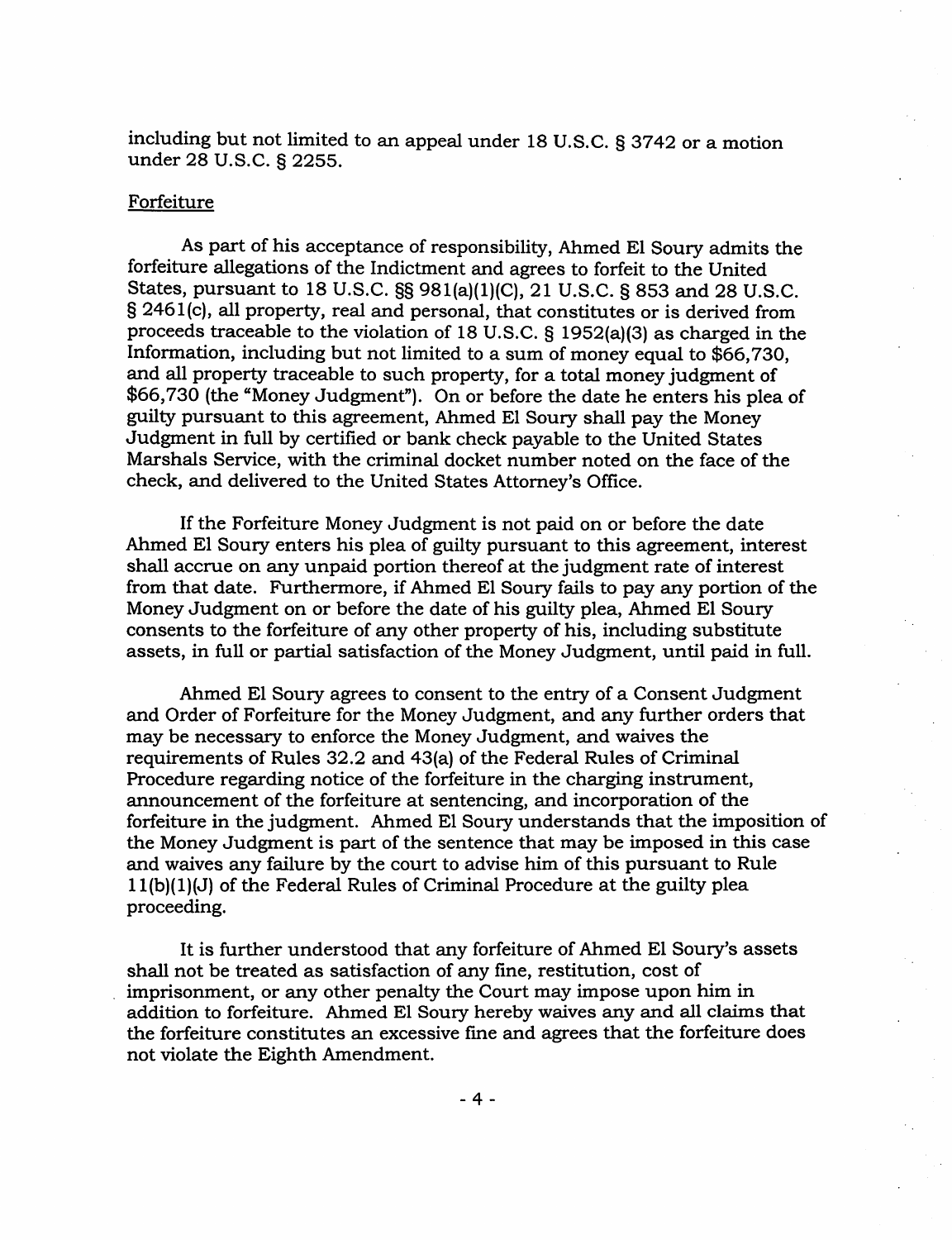Ahmed El Soury represents that he has disclosed all of his assets to the United States on the Financial Disclosure Statement dated . Ahmed El Soury agrees that if this Office determines that Ahmed El Soury has intentionally failed to disclose assets on that Financial Disclosure Statement, that failure constitutes a material breach of this agreement. In addition, Ahmed El Soury consents to the administrative, civil, and/or criminal forfeiture of his interests in any assets that he failed to disclose on the Financial Disclosure Statement. Should undisclosed assets that the defendant owns or in which the defendant has an interest be discovered, Ahmed El Soury knowingly and voluntarily waives his right to any required notice concerning the forfeiture of said assets. Ahmed El Soury further agrees to execute any documents necessary to effectuate the forfeiture of said assets.

## Immigration Consequences

The defendant understands that, if he is not a citizen of the United States, his guilty plea to the charged offense will likely result in his being subject to immigration proceedings and removed from the United States by making him deportable, excludable, or inadmissible, or ending his naturalization. The defendant understands that the immigration consequences of this plea will be imposed in a separate proceeding before the immigration authorities. The defendant wants and agrees to plead guilty to the charged offenses regardless of any immigration consequences of this plea, even if this plea will cause his removal from the United States. The defendant understands that he is bound by his guilty plea regardless of any immigration consequences of the plea. Accordingly, the defendant waives any and all challenges to his guilty plea and to his sentence based on any immigration consequences, and agrees not to seek to withdraw his guilty plea, or to file a direct appeal or any kind of collateral attack challenging his guilty plea, conviction, or sentence, based on any immigration consequences of his guilty plea.

#### Other Provisions

This agreement is limited to the United States Attorney's Office for the District of New Jersey and cannot bind other federal, state, or local authorities. However, this Office will bring this agreement to the attention of other prosecuting offices, if requested to do so.

This agreement was reached without regard to any civil or administrative matters that may be pending or commenced in the future against Ahmed El Soury. This agreement does not prohibit the United States, any agency thereof (including the Internal Revenue Service), or any third party from initiating or prosecuting any civil or administrative proceeding against Ahmed El Soury.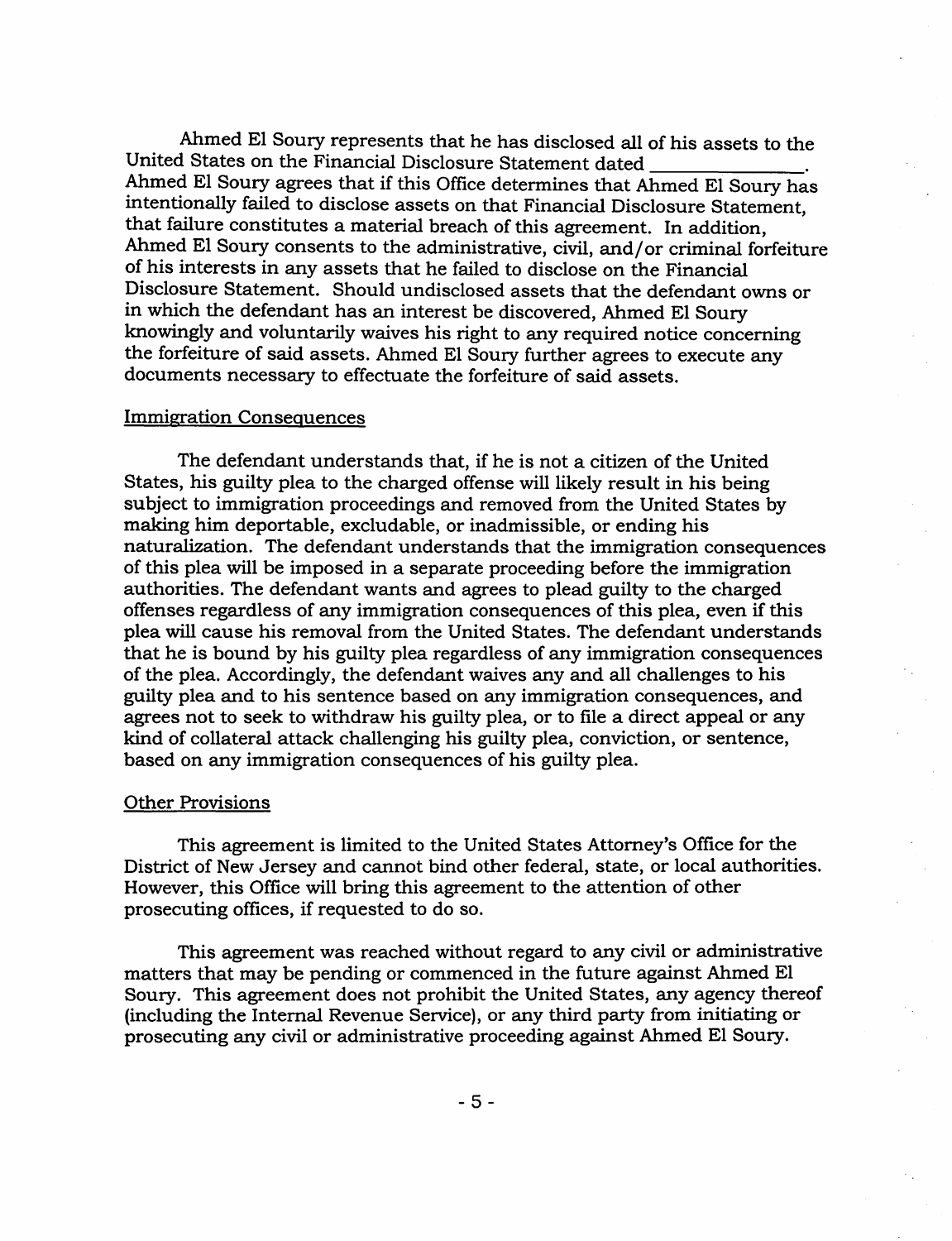No provision of this agreement shall preclude Ahmed El Soury from pursuing in an appropriate forum, when permitted by law, an appeal, collateral attack, writ, or motion claiming that Ahmed El Soury received constitutionally ineffective assistance of counsel.

## No Other Promises

This agreement constitutes the plea agreement between Ahmed El Soury and this Office and supersedes any previous agreements between them. No additional promises, agreements, or conditions have been made or will be made unless set forth in writing and signed by the parties.

Very truly yours,

Paul J. Fishman **United States Attorney** 

By: Danielle Alfonzo Walsman Assistant U.S. Attorney

APPROVED:

Jacob T. Elberg, Unit Chief Health Care & Government Fraud Unit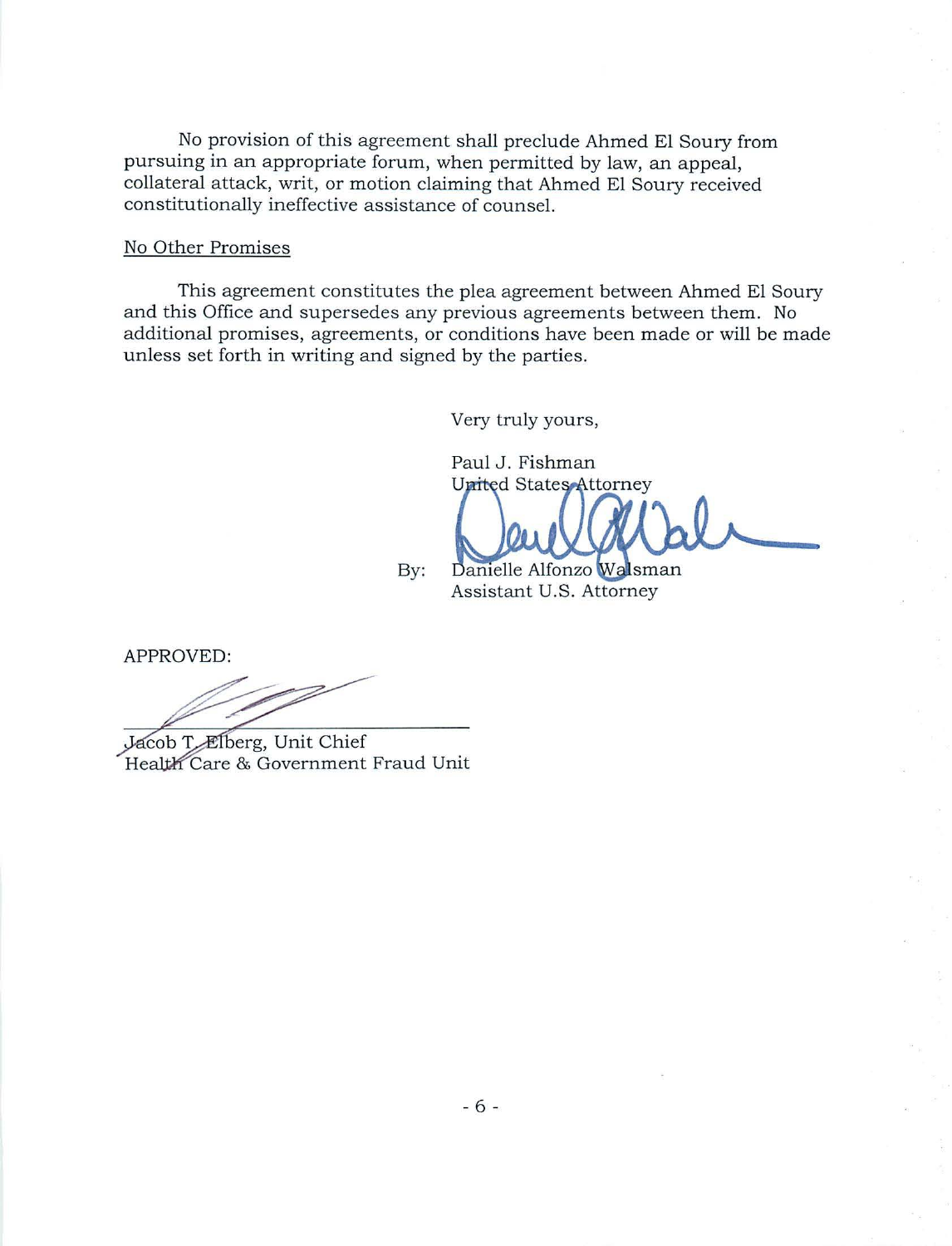I have received this letter from my attorney, Albert Y. Dayan, Esq. I have read it. My attorney and I have discussed it and all of its provisions, including those addressing the charge, sentencing, stipulations, waiver, forfeiture, and immigration consequences. I understand this letter fully. I hereby accept its terms and conditions and acknowledge that it constitutes the plea agreement between the parties. I understand that no additional promises, agreements, or conditions have been made or will be made unless set forth in writing and signed by the parties. I want to plead guilty pursuant to this plea agreement.

AGREED AND ACCEPTED:

Date:

Date:

Ahmed El Soury

I have discussed with my client this plea agreement and all of its provisions, including those addressing the charge, sentencing, stipulations, waiver, forfeiture, and immigration consequences. My client understands this plea agreement fully and wants to plead guilty pursuant to it.

Albert Y. Dayan, Esq.